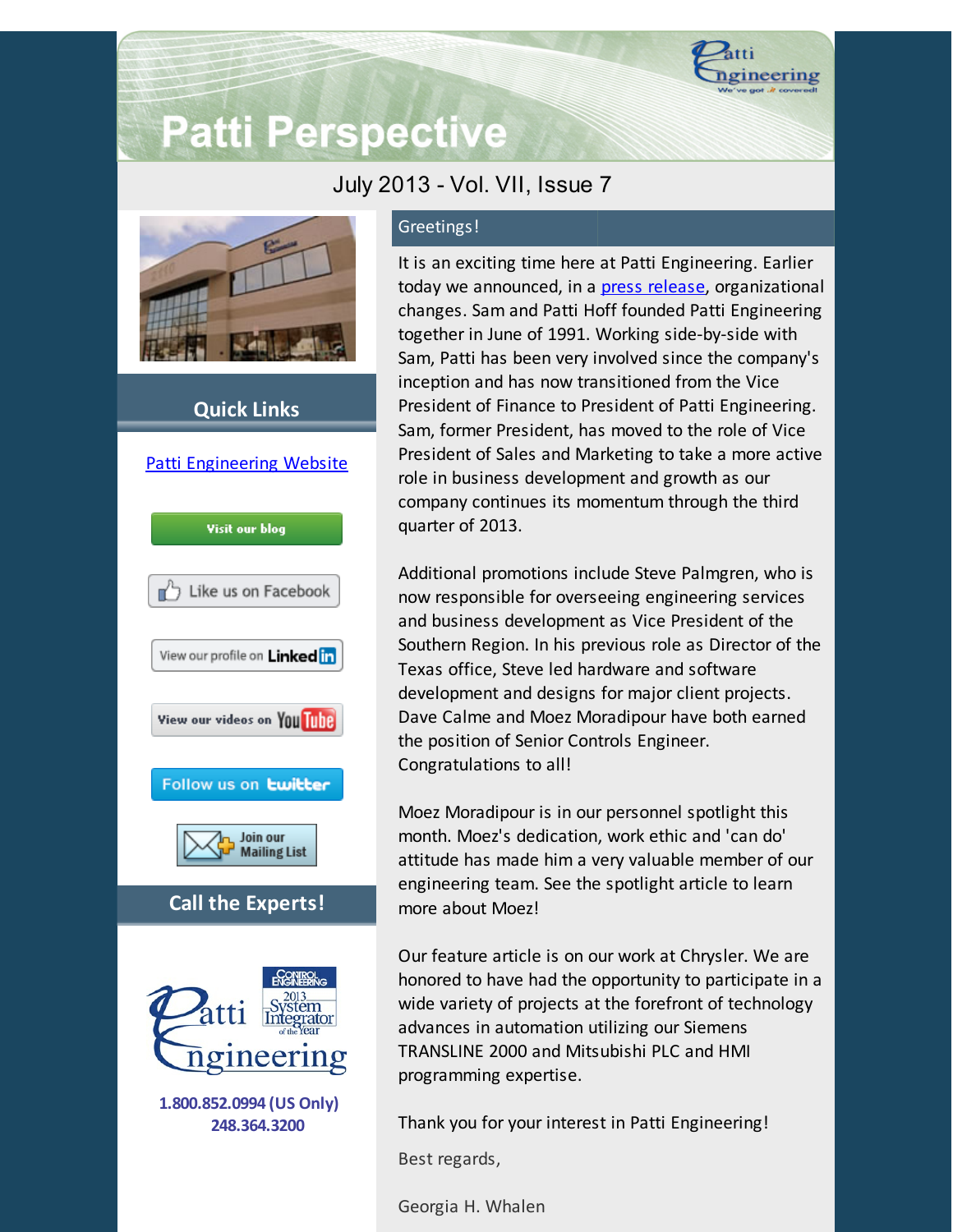

Director of Marketing Patti Engineering Phone: 978.697.2664 email: [gwhalen@pattieng.com](mailto:gwhalen@pattieng.com)

## **Chrysler Taps Patti Engineering for Siemens TRANSLINE 2000 & Mitsubishi PLC/HMI Expertise**

Patti Engineering has been fortunate to be a part of Chrysler's comeback. Nicely recovered from bankruptcy in 2009, Chrysler has invested heavily in plant automation and modernization. Chrysler has been a true success story; rising up from the dust of the Great Recession. The success of Chrysler's tagline 'Imported from Detroit' sums it up, putting a smile on the face of many! Having added more than 10,000 new jobs since it filed for bankruptcy four years ago, Chrysler has hired more than 2,400 new salaried workers, and continues to build an exciting new generation of vehicles for American consumers.



Chrysler was the first domestic automaker to introduce an 8-speed transmission in its models, starting with the 2012 Chrysler 300S and Limited models. Advancing at the forefront of innovation, Chrysler started gearing up for the auto industry's first 9-speed transmission built in the Chrysler Transmission Plant in Kokomo, Indiana. The new 9-speed front-wheel drive transmissions enhance fuel economy and performance. Patti Engineering teamed with an OEM partner in implementing the equipment to build the new transmission.



Working with other partners and directly with Chrysler, Patti Engineering has been instrumental in a wide variety of projects at the forefront of technology advances in automation. With significant experience and expertise with the Siemens TRANSLINE

2000 and Mitsubishi PLC and HMI programming, Patti Engineering has completed projects for more than a dozen Chrysler plants - engine and transmission plants, as well as assembly plants. In addition, Patti Engineering has provided



plant-floor support of the IT data collection systems at those manufacturing plants called ITM.

Click here to read the rest of the [article!](http://library.constantcontact.com/doc205/1101449641109/doc/wIDMLOQcQXXzdS3S.pdf)

*For more information on Patti Engineering's technical expertise please visit our [website](http://www.pattieng.com/expertise.html?utm_source=Patti+Perspective+July+2013&utm_campaign=Patti+Perspective+7_2013&utm_medium=email)!*

**Patti Personnel - Moez Moradipour**